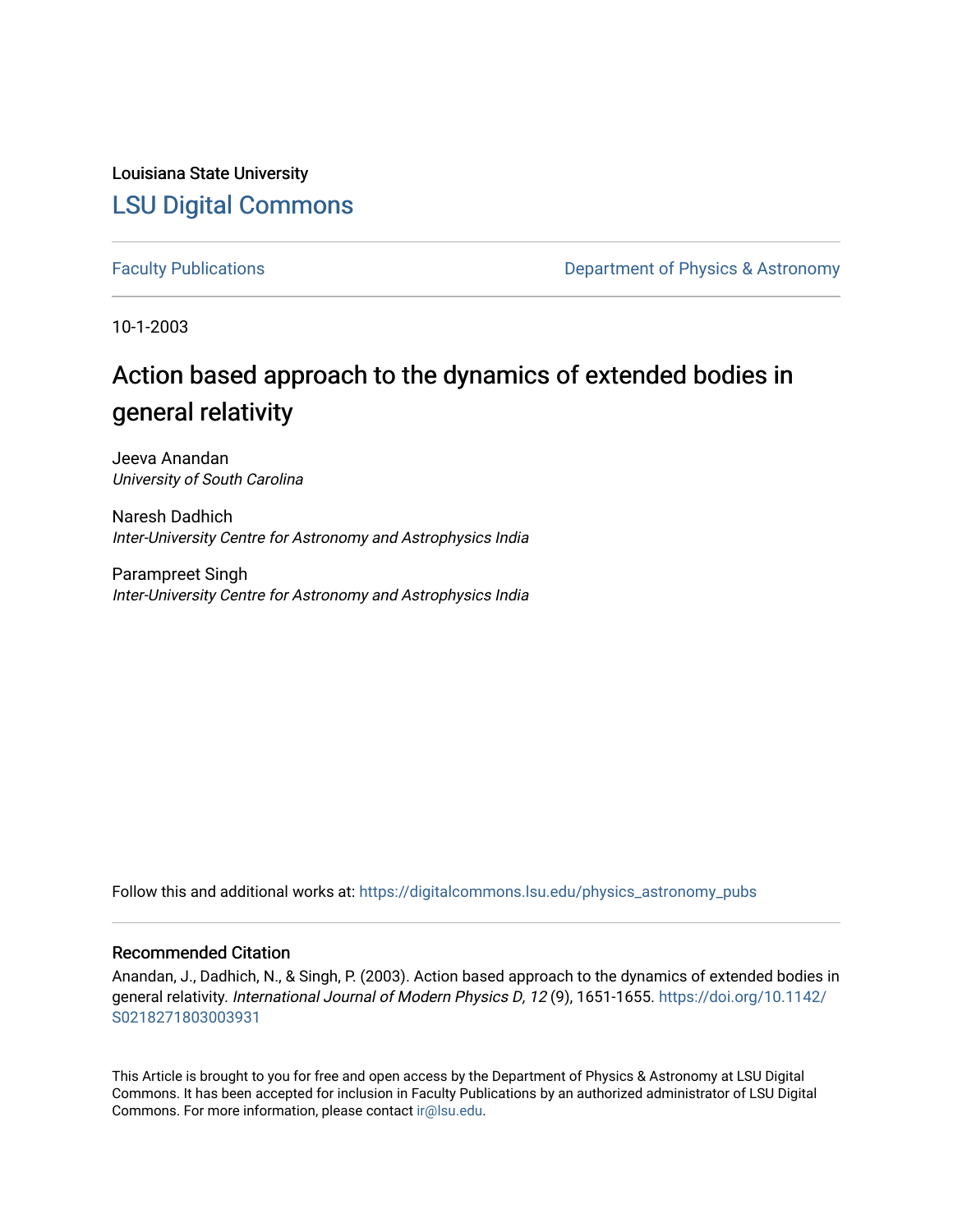# ACTION BASED APPROACH TO THE DYNAMICS OF EXTENDED BODIES IN GENERAL RELATIVITY <sup>∗</sup>

Jeeva Anandan† , Naresh Dadhich‡ , Parampreet Singh‡

† Department of Physics and Astronomy, University of South Carolina, Columbia, SC 29208, USA. ‡ Inter-University Centre for Astronomy and Astrophysics, Post Bag 4, Ganeshkhind, Pune 411 007, India.

email: jeeva@sc.edu, nkd@iucaa.ernet.in, param@iucaa.ernet.in

#### Abstract

We present, for the first time, an action principle that gives the equations of motion of an extended body possessing multipole moments in an external gravitational field, in the weak field limit. From the action, the experimentally observable quantum phase shifts in the wavefunction of an extended object due to the coupling of its multipole moments with the gravitational field are obtained. Also, since the the-

<sup>∗</sup>This essay received an "honorable mention" in the 2003 Gravity Research Foundation essay competition.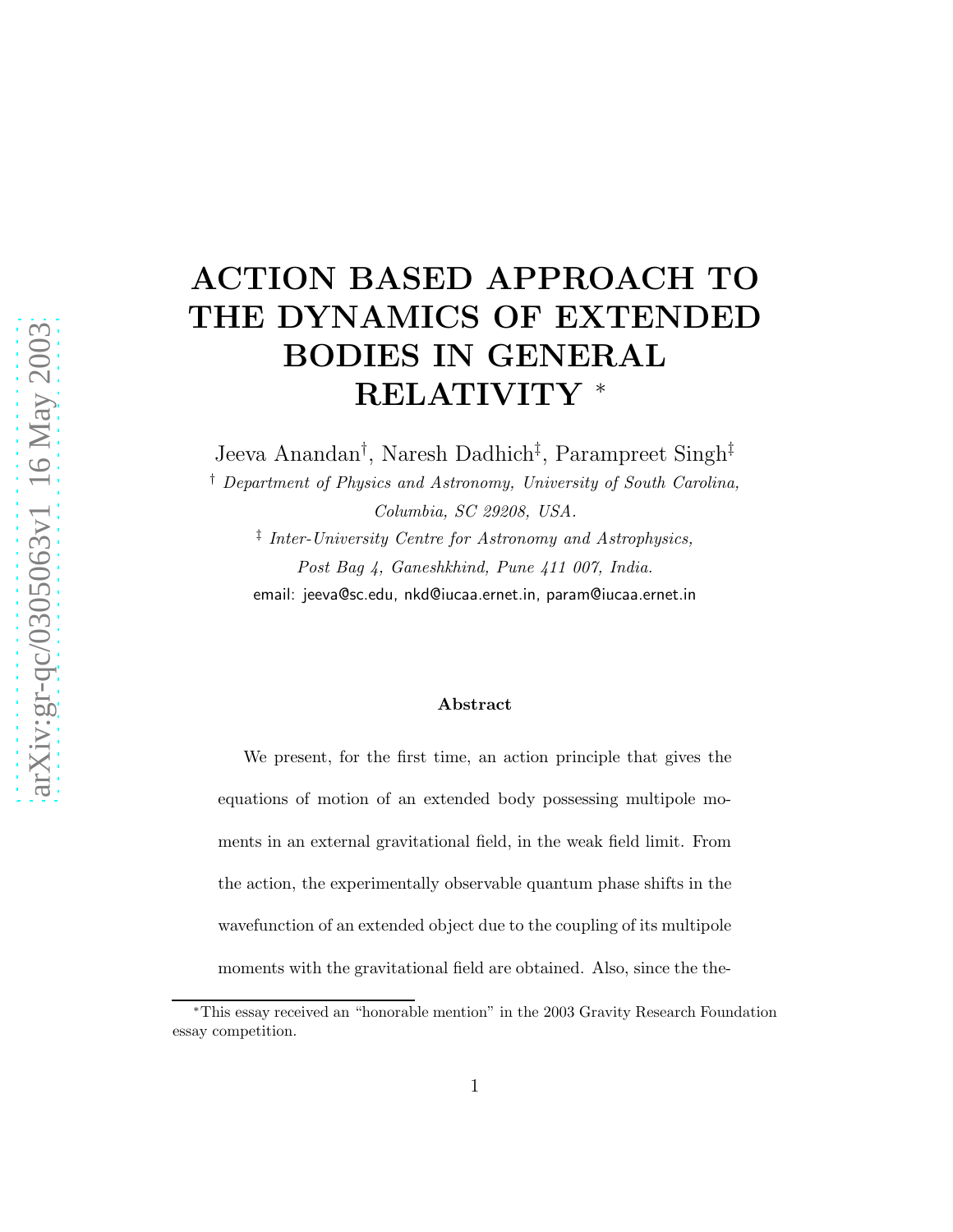ory may be quantized using the action, the present approach is useful in the interface between general relativity and quantum mechanics.

Ever since the time of Newton, the motions of bodies, such as an apple or a planet, in the gravitational field has fascinated physicists. After the discovery of general relativity, Einstein, Infeld, and Hoffman [\[1\]](#page-10-0) obtained the geodesic equation of motion for an idealized monopole test particle using the local conservation of energy-momentum. However, real objects, such as astrophysical bodies, are extended and possess multipole moments, in general. If the body's extension in space is non negligible compared to the radius of curvature of the background field then it cannot be treated as a test particle and the modifications to the geodesic equation are expected [\[2\]](#page-10-1). These modifications are the interaction terms due to the coupling between multipole moments of the body with the background Riemann curvature and its derivatives. Corrections to the geodesic equation due to the coupling of spin [\[3,](#page-10-2) [4\]](#page-10-3) and quadrupole moment [\[5,](#page-10-4) [6,](#page-10-5) [7\]](#page-10-6) to the gravitational field have been obtained using the conservation law for energy-momentum tensor. But the corrections due to the coupling of higher multipole moments to the gravitational field have not been obtained previously, to our knowledge.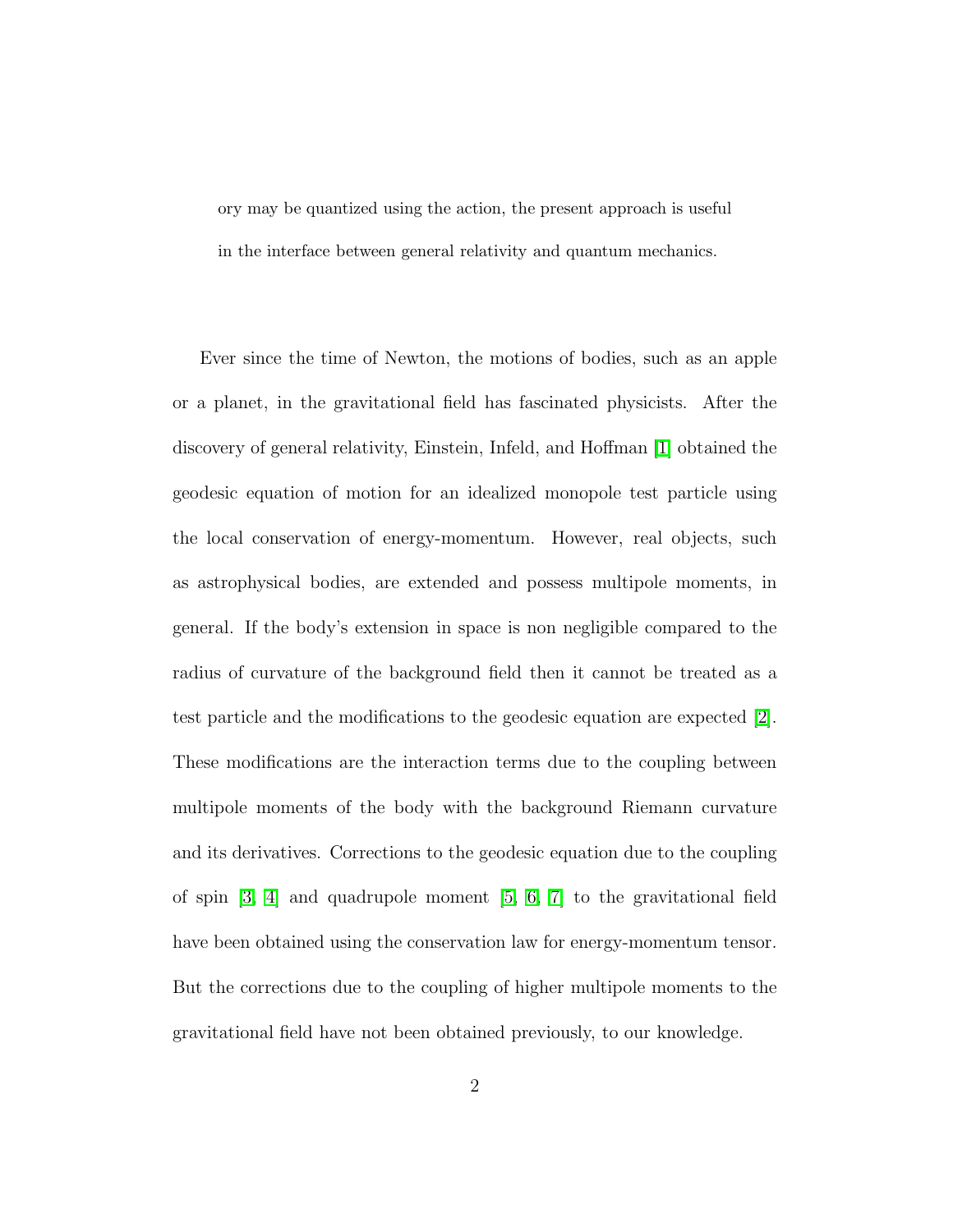After the discovery of quantum mechanics, it became necessary to describe the motion of a body by the evolution of its wave function. And the action principle plays a very fundamental role in quantum mechanics. While in classical physics the action is used as a mathematical tool for obtaining the equations of motion by extremization, in quantum mechanics the action is directly observable as the phase of the wave function. Therefore, if the action is known, it would not only give, on variation, the classical equations of motion for all multipoles, but also predict the quantum phase shifts arising out of the coupling of these multipole moments to the gravitational field. For instance, the phase shift in the wavefunction of a molecule due to the coupling of its dipole moment with gravity, depending upon the available technology, may be measured. Also, from the action, the evolution of the wave function may be directly obtained in the Feynman path integral formulation of quantum mechanics. However, a procedure to derive equations of motion of extended bodies through an action principle has not been obtained during the past 65 years in which the equations of motion in a gravitational field have been studied.

In this essay we present an action principle for extended bodies in a gravitational field, in the weak field limit. Our formalism yields in a simple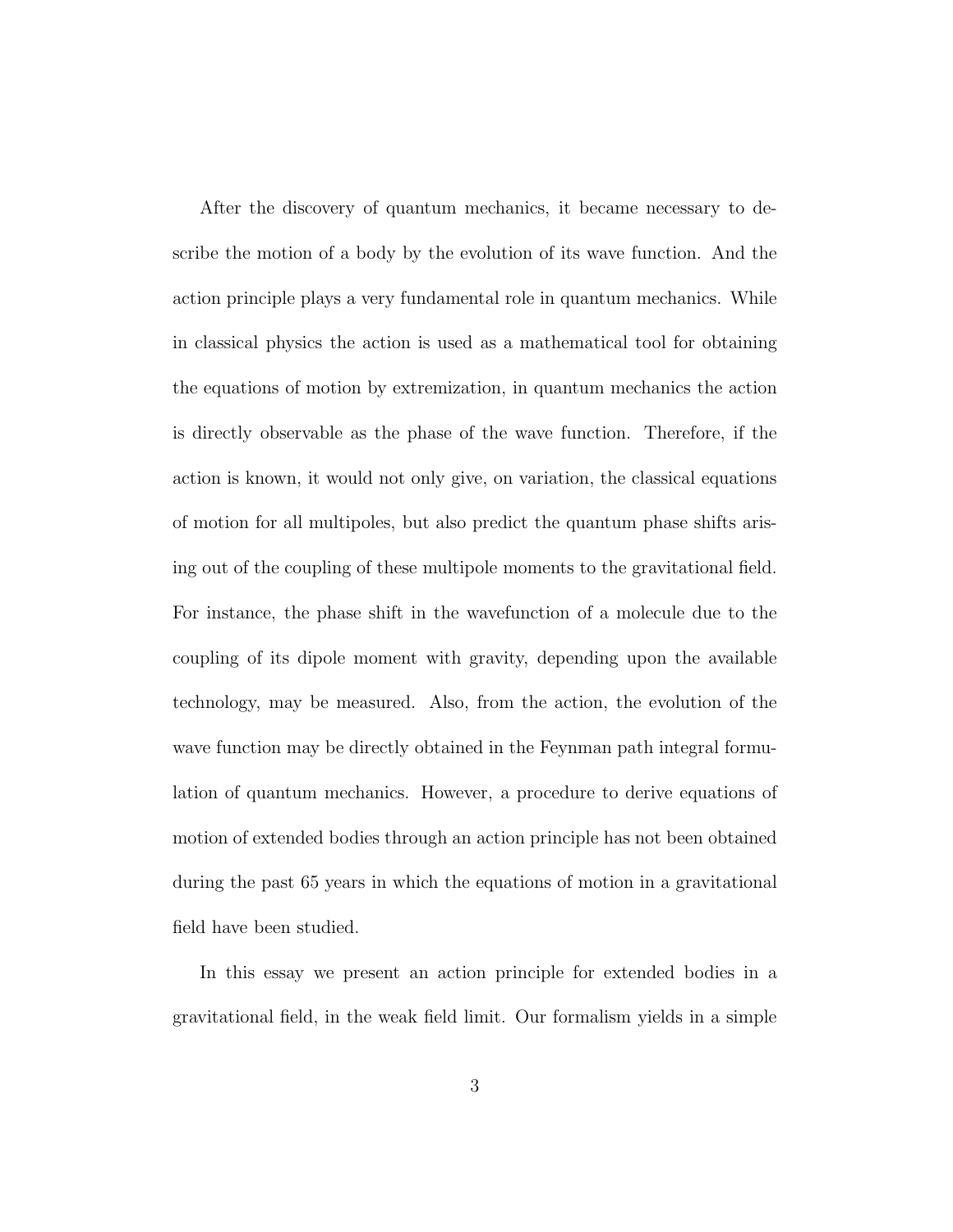and elegant way the corrections to the geodesic equation for all multipoles of the extended body. The equations of motion for all multipoles simply follow from variation of our action, i.e. the corresponding Euler-Lagrange equation. As a demonstration of our formalism we obtain for the first time the force due to the octopole moment. Moreover, our action gives the quantum phase shifts in interferometry due to the coupling of all multiple moments to the gravitational field. The quantum phase shift due to the coupling of the monopole moment of neutrons with earth's gravitational field has been observed [\[8\]](#page-10-7). With the ongoing experiments in atomic [\[9\]](#page-10-8), molecular [\[10\]](#page-10-9) and Bose-Einstein condensate interferometry [\[11\]](#page-10-10), it may be possible in the near future to test the predictions of the phase shifts induced by the multipolar couplings. In this light, our formalism opens up new areas for future theoretical and experimental investigations in the interface of the gravitational and quantum realms.

We envision an extended body as a thin world tube in spacetime, with its thickness small compared to the scale over which curvature varies. Choose in this tube a reference world-line  $(z^{\mu})$  having 4-velocity  $u^{\mu} = dz^{\mu}/ds =$  $(1, 0, 0, 0)$  and define multipole moments with respect to it on a spacelike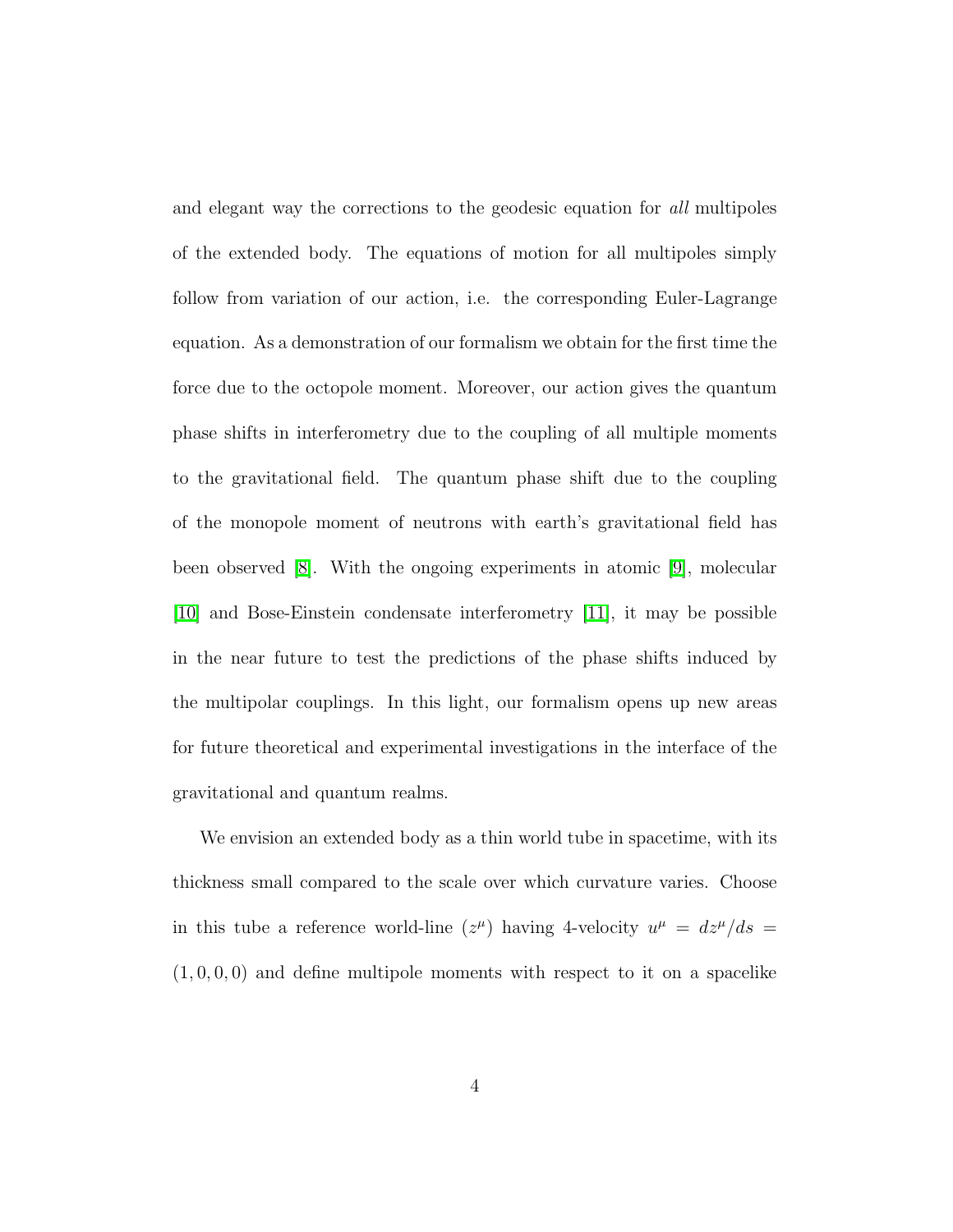<span id="page-5-0"></span>hypersurface as [\[7\]](#page-10-6)

$$
t^{\kappa_1\dots\kappa_n\mu\nu} = \int \delta x^{\kappa_1} \dots \delta x^{\kappa_n} \sqrt{-g} \, T^{\mu\nu} \, d^3x \tag{1}
$$

where  $\delta x^{\mu} = x^{\mu} - z^{\mu}$  and  $T^{\mu\nu}$  is the energy-momentum tensor. The above multipole moments are defined in a class of coordinate systems that are related by linear transformations in order that the expression [\(1\)](#page-5-0) is covariant. But once they are defined this way,  $t^{\kappa_1...\kappa_n\mu\nu}$  can be transformed to any arbitrary coordinate system as a tensor. All the relativistic equations in the present essay are covariant with respect to the above linear transformations, if not with respect to general coordinate transformations.

Since what we do must be consistent with the Newtonian theory it is important to establish the relation between covariant moments and their Newtonian analogs, which also will give physical meaning to the above multipoles. For that we expand the gravitational potential  $\phi(x)$  in a Taylor series around the central world line and hence the potential energy becomes,

<span id="page-5-1"></span>
$$
U = \int \rho(x) \phi(x) d^3x = m \phi(z) + d^i \partial_i \phi|_z + \frac{1}{2} I^{ij} \partial_i \partial_j \phi|_z + \frac{1}{6} O^{ijk} \partial_i \partial_j \partial_k \phi|_z + \dots
$$
\n(2)

where the mass  $m = \int \rho(x) d^3x$ , the dipole moment  $d^i = \int \rho(x) \delta x^i d^3x = t^{i00}$ ,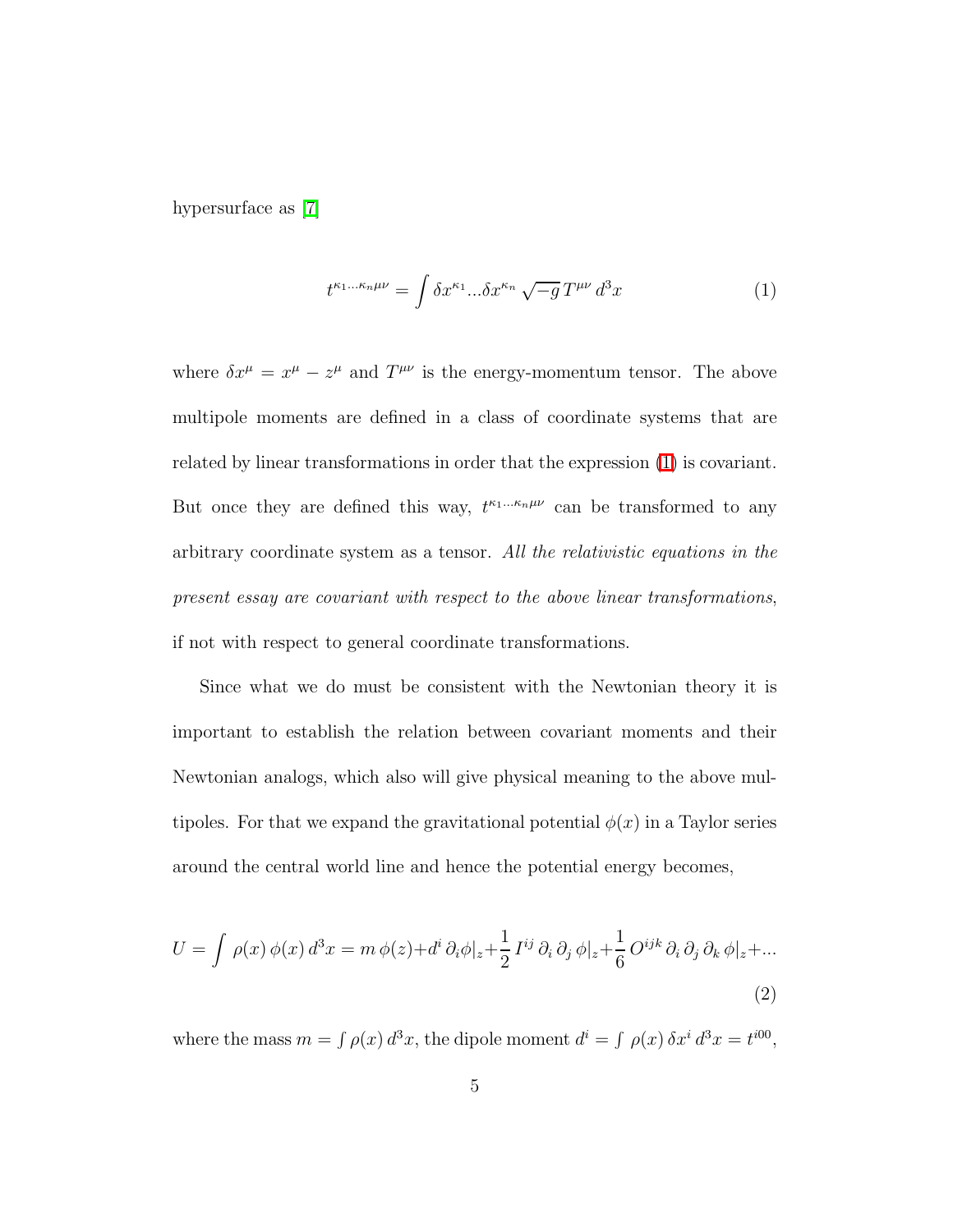the quadrupole moment  $I^{ij} = \int \rho(x) \, \delta x^i \, \delta x^j d^3 x = t^{ij00}$  and the octopole moment  $O^{ijk} = \int \rho(x) \, \delta x^i \, \delta x^j d^3 x = t^{ijk00}$ , with  $\delta x^i = x^i - z^i$ . The spin tensor in the Newtonian limit is defined as  $S^{ij} = 2 \int \rho \, \delta x^{[i} v^{j]}$  where  $v^{i} = dx^{i}/dt$ which upto octopole term satisfies

<span id="page-6-0"></span>
$$
\frac{d}{dt}S^{ij} = 2p^{[i}u^{j]} - 2I^{k[i}\partial^{j]}\partial_{k}\phi|_{z} - O^{kr[i}\partial^{j]}\partial_{k}\partial_{r}\phi|_{z}
$$
(3)

where  $u^i = \frac{dz^i}{dt}$  and the momentum  $p^i = \int \rho(x) v^i d^3x$ . The covariantization of the spin tensor leads to  $S^{\mu\nu} = t^{\mu\nu 0} - t^{\nu\mu 0}$ . In the weak field New-tonian limit the dipole term in eq.[\(2\)](#page-5-1) can be written in covariant form as  $t^{\mu\alpha\beta}$   $h_{\alpha\beta,\mu}|_z$ . Choosing the reference world line as the center of mass, so that  $d^i = 0$ , we write [\[12\]](#page-10-11)  $t^{\mu\nu\alpha} = S^{\mu(\nu}u^{\alpha)}$ , where  $S^{\mu\nu}$  satisfies  $S^{\mu\nu}u_{\nu} = 0$ . Similarly, the quadrupole term leads to  $h_{\alpha\beta,\mu\nu}|_z t^{\mu\nu\alpha\beta} = -2 R_{\alpha\mu\beta\nu}|_z I^{\mu\nu} u^{\alpha} u^{\beta}$  and the octopole term leads to  $h_{\alpha\beta,\mu\nu\sigma}|_z t^{\mu\nu\sigma\alpha\beta} = -2 R_{\alpha\mu\beta\nu,\sigma}|_z O^{\mu\nu\sigma} u^{\alpha} u^{\beta}$  in the weak field limit. One can in a similar way obtain the relationships between the higher order multipoles and their Newtonian analogs; however here we restrict ourselves up to the octopole moment.

We now use these relations to obtain the corrections to the geodesic equation through an action principle. For simplicity we restrict perturbations of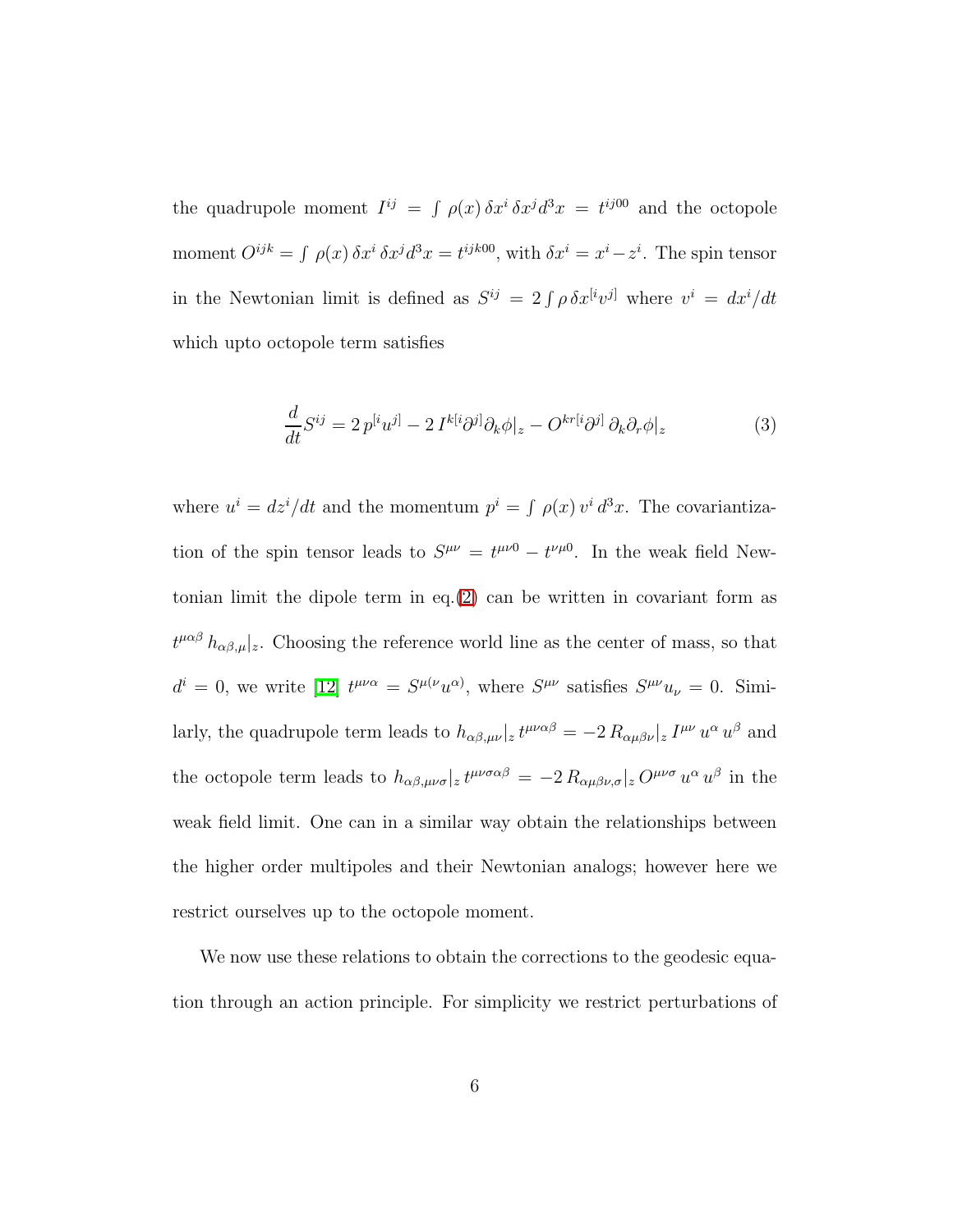the metric to the first order and later covariantize the equation of motion by changing ordinary derivative to covariant derivative. We further neglect the back reaction of the extended body on the background field and choose the coordinates such that along the reference world-line  $g_{\mu\nu} = \eta_{\mu\nu}$ . The action for the extended body can be written as

<span id="page-7-0"></span>
$$
\mathcal{S} = \int \sqrt{-g} \, \mathcal{L}|_{g_{\mu\nu} = \eta_{\mu\nu}} d^4x + \int \delta g_{\mu\nu} \frac{\delta}{\delta g_{\mu\nu}} (\sqrt{-g} \mathcal{L}) d^4x + \dots
$$

$$
= - \int p_{\alpha} u^{\alpha} ds + \frac{1}{2} \int \delta g_{\mu\nu} \sqrt{-g} T^{\mu\nu} d^4x + \dots \tag{4}
$$

where the first term is the kinetic energy term. Since  $\delta g_{\mu\nu} = g_{\mu\nu} - \eta_{\mu\nu}$ , it may be expanded in the Taylor series as  $\delta g_{\mu\nu} = h_{\mu\nu,\sigma}|_z \, \delta x^{\sigma} + \frac{1}{2}$  $\frac{1}{2}h_{\mu\nu,\sigma\rho}|_z\,\delta x^\sigma\,\delta x^\rho\,+\,$ 1  $\frac{1}{6} h_{\mu\nu,\sigma\rho\alpha}|_z \, \delta x^{\sigma} \, \delta x^{\rho} \, \delta x^{\alpha} \dots$ , where we have  $h_{\mu\nu}(z) = 0$ . In the present weak field limit, we neglect all terms that are quadratic or higher order in  $\delta g_{\mu\nu}$ . Substituting this in eq.[\(4\)](#page-7-0) and using the relationship between the spin tensor, quadrupole moment, octopole moment and the covariant multipoles, we get

<span id="page-7-1"></span>
$$
S = -\int p_{\alpha} u^{\alpha} ds + \frac{1}{2} \int h_{\alpha\beta,\mu} S^{\mu\alpha} u^{\beta} ds
$$
  

$$
-\frac{1}{2} \int R_{\alpha\mu\beta\nu} I^{\alpha\beta} u^{\mu} u^{\nu} ds - \frac{1}{6} \int R_{\alpha\mu\beta\nu,\rho} O^{\alpha\beta\rho} u^{\mu} u^{\nu} ds + \dots, (5)
$$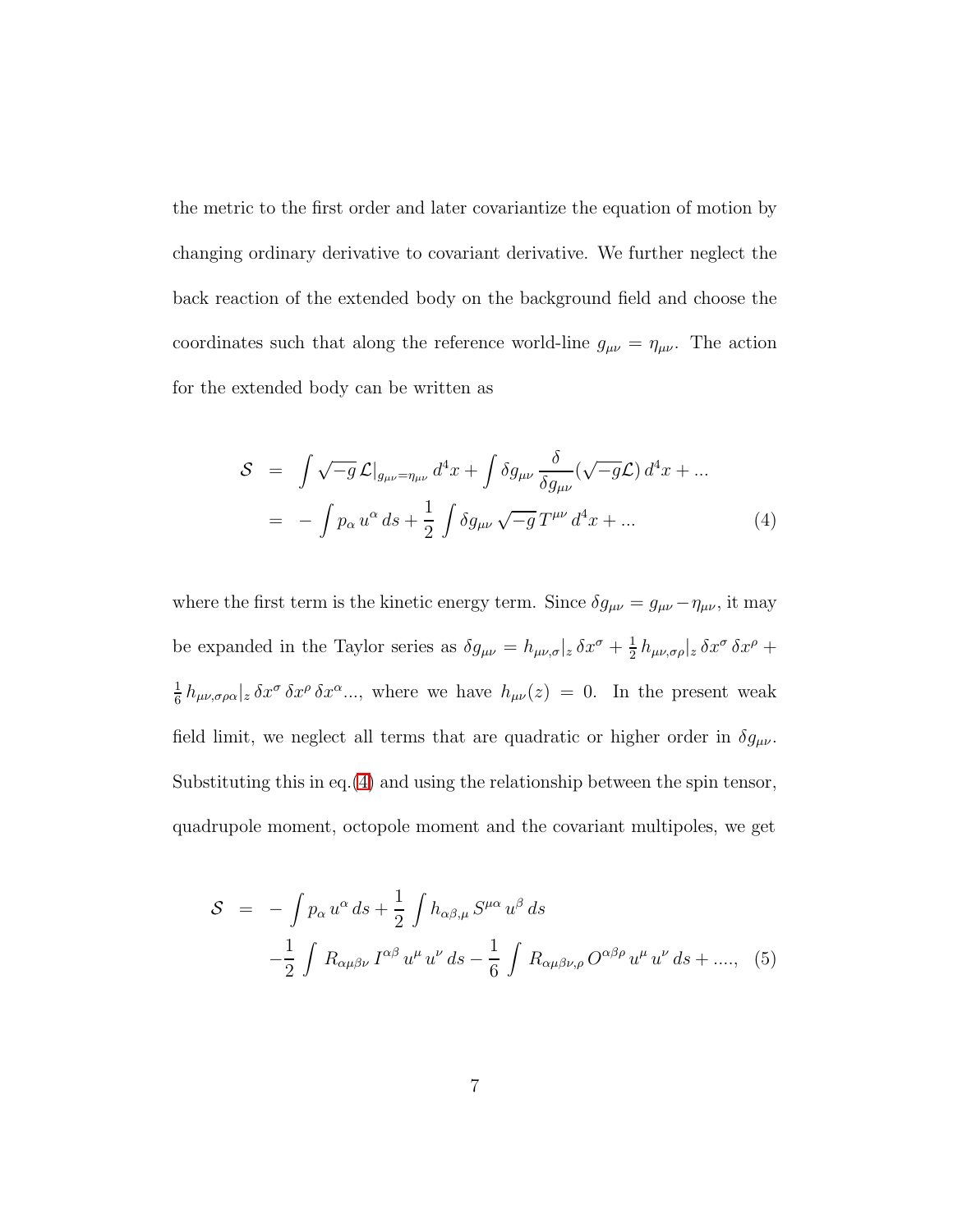upto octopole moment. The equation of motion for an extended body can now be simply obtained by extremizing the action subject to coordinate variations vanishing at the end points of the path. The equation of motion containing the forces on the body till the octopole moment can hence be obtained to be,

$$
\frac{Dp_{\sigma}^{*}}{Ds} = \frac{1}{2} R_{\sigma\lambda\mu\nu} u^{\lambda} S^{\mu\nu} + \frac{1}{6} J^{\mu\alpha\beta\nu} \nabla_{\sigma} R_{\mu\alpha\beta\nu} + \frac{1}{6} \nabla_{\sigma} \nabla_{\rho} R_{\alpha\mu\beta\nu} u^{[\alpha} O^{\mu]\rho[\nu} u^{\beta]} \tag{6}
$$

where in order to compare with earlier results obtained till quadrupole [\[7\]](#page-10-6), we have defined  $p^*_{\sigma} = p_{\sigma} - R_{\sigma\lambda\mu\nu} I^{\lambda\mu} u^{\nu} - \frac{1}{3} \nabla_{\rho} R_{\sigma\mu\nu\alpha} O^{\mu\nu\rho} u^{\alpha}$  and  $J^{\mu\alpha\beta\nu} :=$  $-3 u^{[\mu} I^{\alpha][\beta} u^{\nu]}$ . Similarly, the spin propagation equation, eq.[\(3\)](#page-6-0), yields,

$$
\frac{D}{Ds}S^{\alpha\beta} = 2p^{*[\alpha}u^{\beta]} - \frac{4}{3}R^{[\alpha}{}_{\mu\nu\sigma}J^{\beta]\mu\nu\sigma} - R^{[\beta}{}_{\mu\nu\sigma;\rho}O^{\alpha]\rho[\sigma}u^{\nu]}u^{\mu} \quad . \tag{7}
$$

Thus we have derived for the first time propagation equations for an extended body with the octopole moment. Previous results which were obtained till quadrupole are consistent with the above equations. Here we have established a very simple and elegant method based on action principle which can be used to derive higher order corrections due to any multipole moment.

This approach also predicts the resulting quantum phase shifts due to the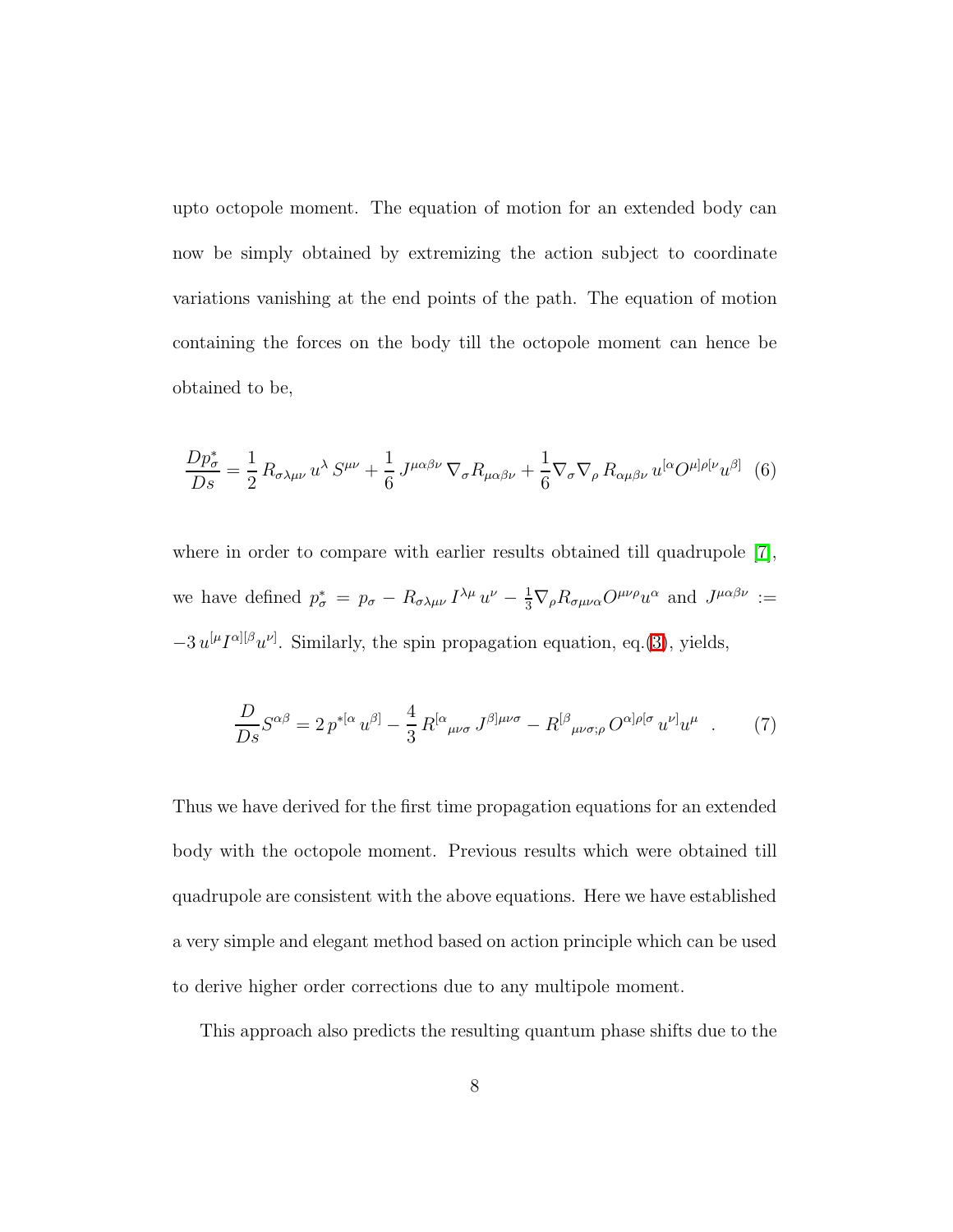coupling of multipole moments of an extended body with the background gravitational field. In the WKB approximation, the phase  $\phi = \frac{S}{\hbar}$  $\frac{\mathcal{S}}{\hbar}$ , where  $\mathcal S$ is given by  $(5)$ , i.e.

<span id="page-9-0"></span>
$$
\phi = -\frac{1}{\hbar} \int p_{\alpha} u^{\alpha} ds + \frac{1}{2\hbar} \int h_{\alpha\beta,\mu} S^{\mu\alpha} u^{\beta} ds
$$

$$
-\frac{1}{2\hbar} \int R_{\alpha\mu\beta\nu} I^{\alpha\beta} u^{\mu} u^{\nu} ds - \frac{1}{6\hbar} \int R_{\alpha\mu\beta\nu,\rho} O^{\alpha\beta\rho} u^{\mu} u^{\nu} ds + .... (8)
$$

The monopole term in the phase [\(8\)](#page-9-0) has been experimentally observed before in the non relativistic limit [\[8,](#page-10-7) [13\]](#page-10-12). The second term in [\(8\)](#page-9-0) is in agreement, in the present linearized limit, with the phase shift due to the coupling of intrinsic spin of the neutron to the gravitational field obtained previously [\[14\]](#page-10-13). But the present result extends the latter result to include orbital angular momentum, which makes it much bigger for Bose-Einstein condensates. The quadrupole, octopole and the higher order terms, which can easily be computed in [\(8\)](#page-9-0) using the above procedure, are completely new. We hope that interferomoteric experiments with quantum extended objects will verify these new gravitationally induced phase shifts, in the near future.

Acknowledgements: JA thanks an NSF and ONR grants for partial support and PS thanks CSIR for a research grant.